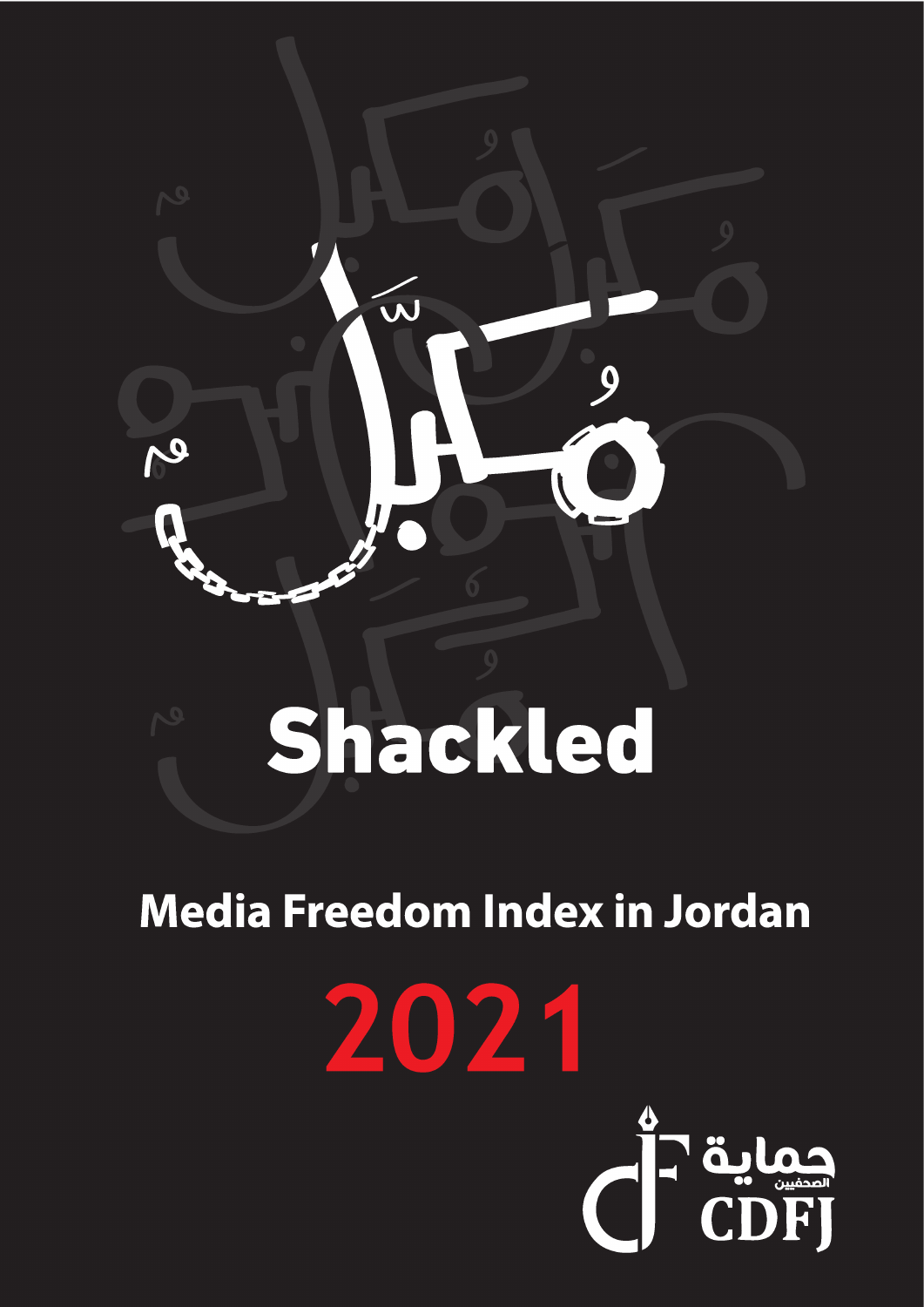# **Executive summary**

In the 2021 World Press Freedom Index, Jordan has scored (215.2) out of 600 points. According to the index's criteria, this score is rated as "restricted".

The "restricted" rating is repeated for the second year in a row, as the  $2020$  index scored  $(227.3)$ points. What's remarkable is that Jordan scored a lower point in 2021 compared to 2020, declining on the Freedom of Press Index by (%4).

The six sections in this year is report received a «restricted» rating, with the exception of the section on the legislative environment that was rated "partially restricted".

Five sections categorized as "restricted" are: the political environment, with a score of  $(19.9)$ out of 60, while the right to access information maintained its "restricted" rating for the second year in a row, with a score of  $(9.8)$ , despite dropping one point from last year's index in 2020.

The Violations and Impunity section was also rated "restricted"; with a score of (77.7) out of 210 points, as well as the section on media independence, which received a "restricted" rating with a total of  $(34.9)$  points out of 100, which is the same rating in 2020, but with a lower score of  $(37.1)$  points.

This years report added a new section on online freedom of expression and the press, the Prst measure of freedom of expression and freedom of press online. It also received a "restricted" rating, with a score of 37.2 points out of 100.

As one of the six main sections, this section was introduced to report on the state of media freedoms in Jordan; as a variable pillar to measure any new issue or situation on the index. In 2021, this section came to replace the section on "media in light of COVID19- pandemic".

The Legislative Environment section is the only one that maintained its "partially restricted" rating across 2020 and 2021, as it scored  $(34.9)$  points out of (90) this year, which is six points lower than what it scored in 2020. Still, it remained within the " partially restricted" rating.

# **Section I: The Political Environment**

This section examines the political environment, to what extent does the government programmatically and actually supports the media, and to what extent does the executive authority and/or its security services interfere with the work of the press? It also examines how keen the government is to preserve the media independence and whether the government ensures accountability of any ofÞcial who interferes? Furthermore, it looks at to what extent the Parliament supports the freedom and independence of the press? And do civil society organizations support the freedom and independence of the media?

Previously existing challenges facing the media in its local political context remained persistent; in the form of political, economic, and health challenges; the latter represented by the continuation, expansion, and broad spread of COVID19- in the last quarter of 2021. These are the same challenges present on the Jordanian media map in 2020.

Datum on the Jordanian political environment still clearly direct to the restrictive nature of such an environment for the press and media, and that it is not accommodating or supportive. This notion is con Prmed by international and local reports on this matter. "There is no support for the media or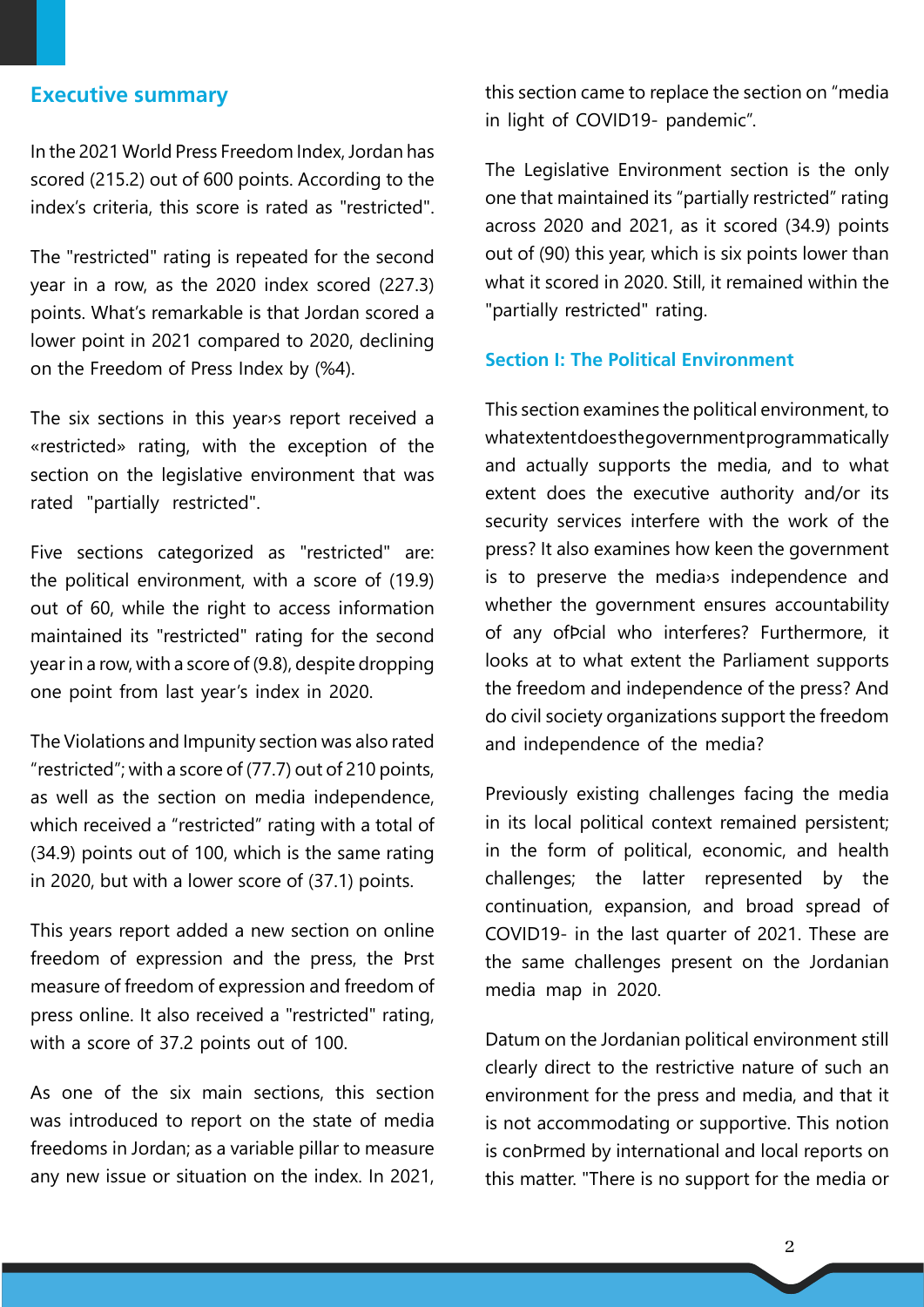clear strategies or plans." Journalist Falha Brizat, Editor-in-chief of the Nesan news website. This perspective is echoed by Mr. Musa Al-Saket, CEO of Hayat FM Radio, who says: "There is a lack of governmental programs to support the media due to absence of specialists. Also, governments have no vision for the media, and therefore there are no programs. An organizational structure must be established to enforce any existing plans."

For the second year in a row, the Defense Law remained in force due to the continuation of the COVID19- pandemic. Issued by virtue of the Defense Law, Order No. (8) remained one of the most stringent restrictions on freedom of the press, keeping the government the only source of information related to the pandemic.

The problems and challenges the Jordanian media was already facing remained unchanged, despite the general pledges afforded in early 2021 to the House of Representatives by the then-new government of Dr. Bishr Al-Khasawneh, in its ministerial statement. However, the government had failed to prop up such pledges with strategic and action plans.

According to Columnist Suhair Jaradat, addressing the media in the royal discourse is not reßected on the ground by governments, noting that legislation always seeks to dwarf and curtail Jordanian private and public media outlets. On his part, the Director-General of Yarmouk TV, Khader Mashaikh, indicated that government support for the media, if any, is conditional.

According to Journalist Lana Shaheen, any talk of media support, if any, is mere dead letters. One of the main problems that hinder the preparation and implementation of plans and strategies is the lack of stability in the media ministers' posts.

In 2021, emerged the crisis of the media systems proposed by the Media Commission, which the government retracted under pressure from journalists and their protests against it. On its part, the Center for Defending Freedom of Journalists (CDFJ) issued a legal review of these new instructions, shedding light on constitutional and legal violations, as well as being contrary to international conventions and treaties ratiÞed by .Jordan

Also, in 2021, the Royal Committee for the Modernization of the Political System was formed by a Royal Decree. It was mandated to "develop a draft elections law and a draft law for political parties, consider such constitutional amendments that are essentially related to the two laws and the mechanisms of parliamentary engagement, and to make recommendations on developing the regulations governing local administration, broadening the decision-making base of participation, and creating a legislative and political environment that quarantees a role for youth and women in public life."

The Royal Committee's proposals had focused on the media under the "Public Freedoms in the Youth Empowerment Section." The Committee considered "public freedoms to be the basic quarantee of political engagement in Jordan," saying that "political empowerment of the youth requires optimal application of human rights, and the provision of a safe space for public freedoms that quarantee political engagement, in accordance with the laws and regulations in force. This postulates the need to amend some legislation and repeal others in line with the Royal tendency to create an environment conducive to partisan and political engagement, and under penalty of legal accountability for anyone who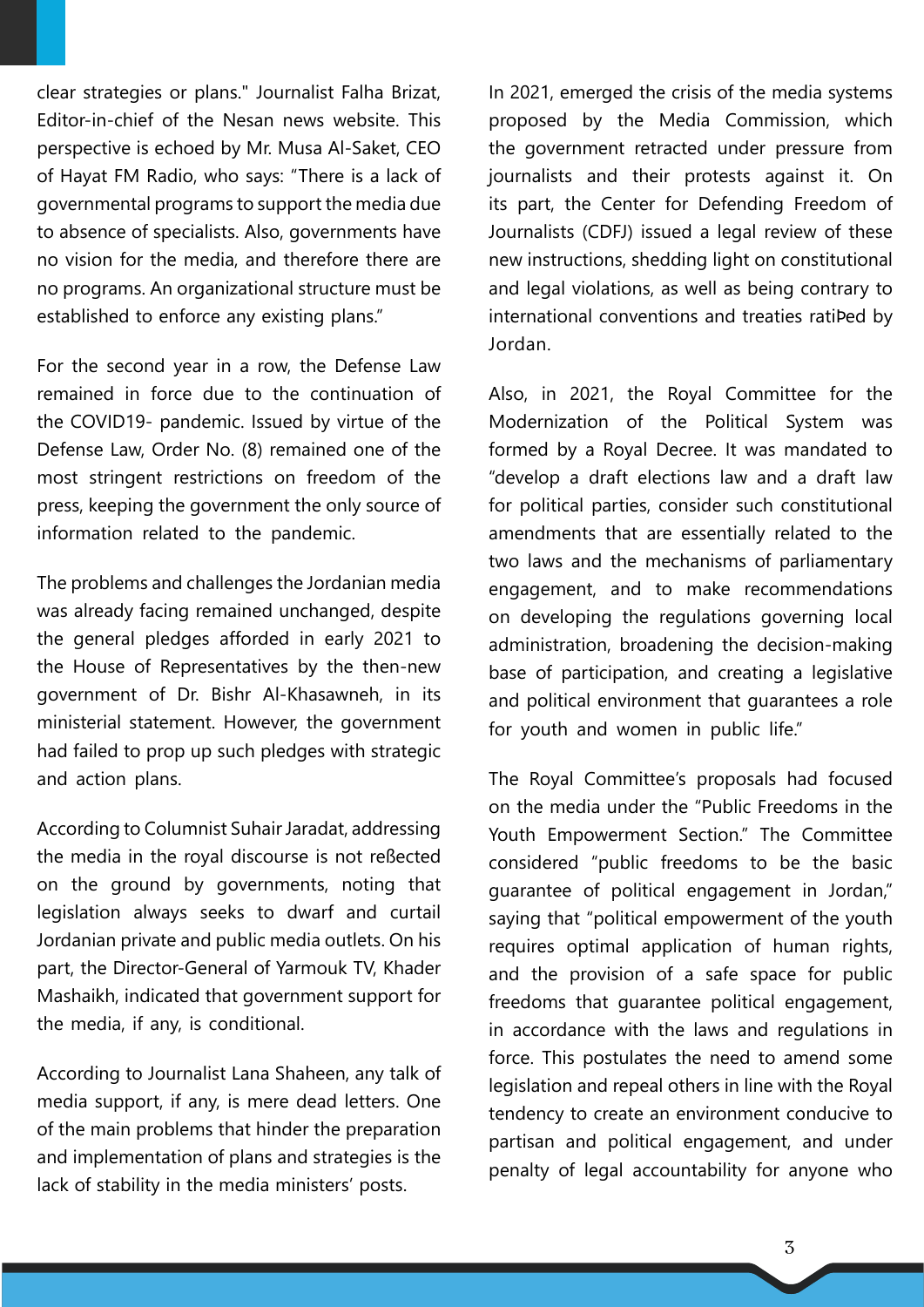harasses or discriminates against young people based on their partisan or political afPliation".

The teachers' union crisis continued throughout 2021, casting its shadow over the Jordanian political scene. Despite that the Court of Appeal had dismissed the action brought up against the teachers' union regarding "donating to the homeland," the crisis persisted with arresting and detaining some union leaders, forced early retirement of some teachers, shutting down the Internet, banning the "Club House" application, arresting and detaining some media professionals, arresting and detaining some university students who participated in protests against the Jordanian-Israeli Declaration of Intent, banning rallies and demonstrations, etc. These are blatant infringements upon the right to freedom of expression and the right to peaceful assembly. Cases of "Offensive Speech against the King" remain strictly criminalized under the penal code, and it is the prerogative of the State Security Court. Despite that, King Abdullah II has issued directives to the government to study and pardon these crimes

Furthermore, Jordan's rating in the CIVICUS Monitor report declined from "obstructive" to "oppressive," referring to what it called "the steady deterioration of civil rights in Jordan." The report considers that the shut-down of the teachers' union, the shut-down of the Internet, and the restrictions imposed on journalists, civil society, and activists, led to this downgrade.

According to the answers of Mr. Faisal Al-Shboul; the Minister of State for Media Affairs and the ofPcial spokesman for the government, to the questions we asked him for the purposes of this report, the government claims that "it is working within a broader pan Arab effort to develop mechanisms for supporting the media nationally, by reaching a joint Arab framework with major global digital companies, including social media companies, to compensate local media outlets for the lost proPt incurred due to the use of their content and the acquisition of digital ads. Implementing this framework entails creating funds to support media content at the national level, and after the completion of the said pan Arab framework, a fund to support media content will be developed, which would help in increasing the Pnancial resources that can be mobilized and channeled to support Jordanian media content. Once at that stage, the government will work to develop a concept for the Media Content Support Fund that ensures independent governance, sustainability of funding sources, transparent management of grants, measurement of the impact and results of support, and linking it to the objectives of uplifting public debate and discourse."

Regarding Þnancial support by the government for media outlets, Abdul-Wahhab Al-Zaghilat explained that it is unthinkable and that they, that is, successive governments, are not interested in improving the context in which the media operates. Unfortunately, they are even at war with the media. No facilitation is afforded to the press, even when it comes to access to information

The Director-General of Yarmouk TV, Khader Mashaikh, conÞrms that government support for the media, if any, is conditional. For example, judicial announcements are distributed to 3 speciÞc newspapers only. "I don't see any inßuence of CSOs when it comes to supporting freedom of the press. Even for professional associations; although they are elected, they are absent and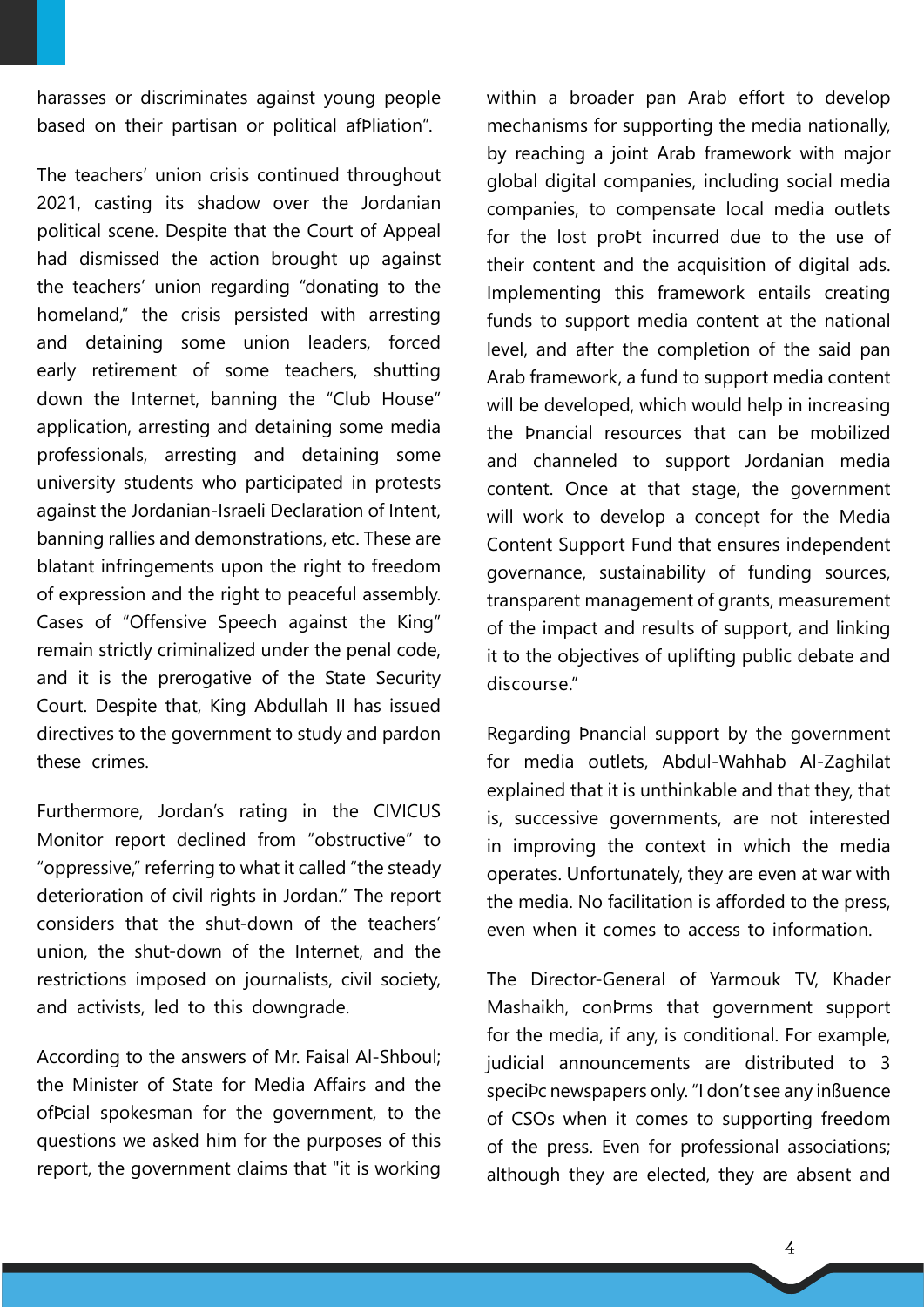have no signiÞcant presence in supporting the media and its freedom."

### Recommendations

- The government should adopt declared strategies and policies that support freedom of expression and freedom of the press, underpinned by action plans with indicators and a speciÞc time frame.
- Urge the Parliament to adopt a work approach that supports freedom of expression and press, and through its committees, to monitor violations against journalists, and hold the government accountable for such violations.
- **-** Call upon civil society organizations to pay more attention to supporting freedom of the press, as it guarantees society's right to information and acts as a partner to the latter that informs people of what it is doing.

### **Section II: The Legislative Environment**

The questions of the legislative environment index revolved around the extent to which the Jordanian Constitution preserves freedom and supports freedom of expression and press and whether legislation in Jordan is compatible with international conventions and treaties that support freedom of expression and press, especially the International Covenant on Civil and Political Rights. The questions also examine to what extent the legislative system (laws, regulations, and instructions) supports freedom of the press, and do such legislations include custodial penalties (detention and imprisonment)?

They also examine the extent to which Pnancial sanctions in publishing crimes affect the restriction of freedom of expression and press, and whether current laws support and encourage investment in the media, to what extent does the prior licensing requirement limit freedom of the press, whether laws quarantee pluralism and diversity of media, and do these legislations safeguard internet freedom in Jordan.

The highlight of the year 2021 was the formation of the Royal Committee for Modernizing the Political System. Nevertheless, it was devoid of reference to the media or the freedom of opinion and expression. Contrary to expectations, the Committee completely neglected to propose any constitutional provision, with a view to constitutionally safeguard the Right to Access .Information

In hindsight, regulations have turned into tools of restriction, destroying and violating constitutional rights. The problem is further complicated because challenging the constitutionality of laws is limited to the government and the lower and appeal by the courts. Additionally, the legislative upper chambers of the Parliament or via a subprovisions governing the media practice are generally restrictive. It seems as though whenever the government Pnds a space that allows the press to have a margin of freedom, the government endeavors to deliberately close it or tighten its rigor over it. The most striking example of this was the Cybercrime Law, which caused an increase in self-censorship among journalists and even users of social media and the extension of Prior restraint through administrations of media outlets. This self-censorship aims at avoiding the wrath of the law, which has also increased the rate of violations in the past years.

According to the academic and legal expert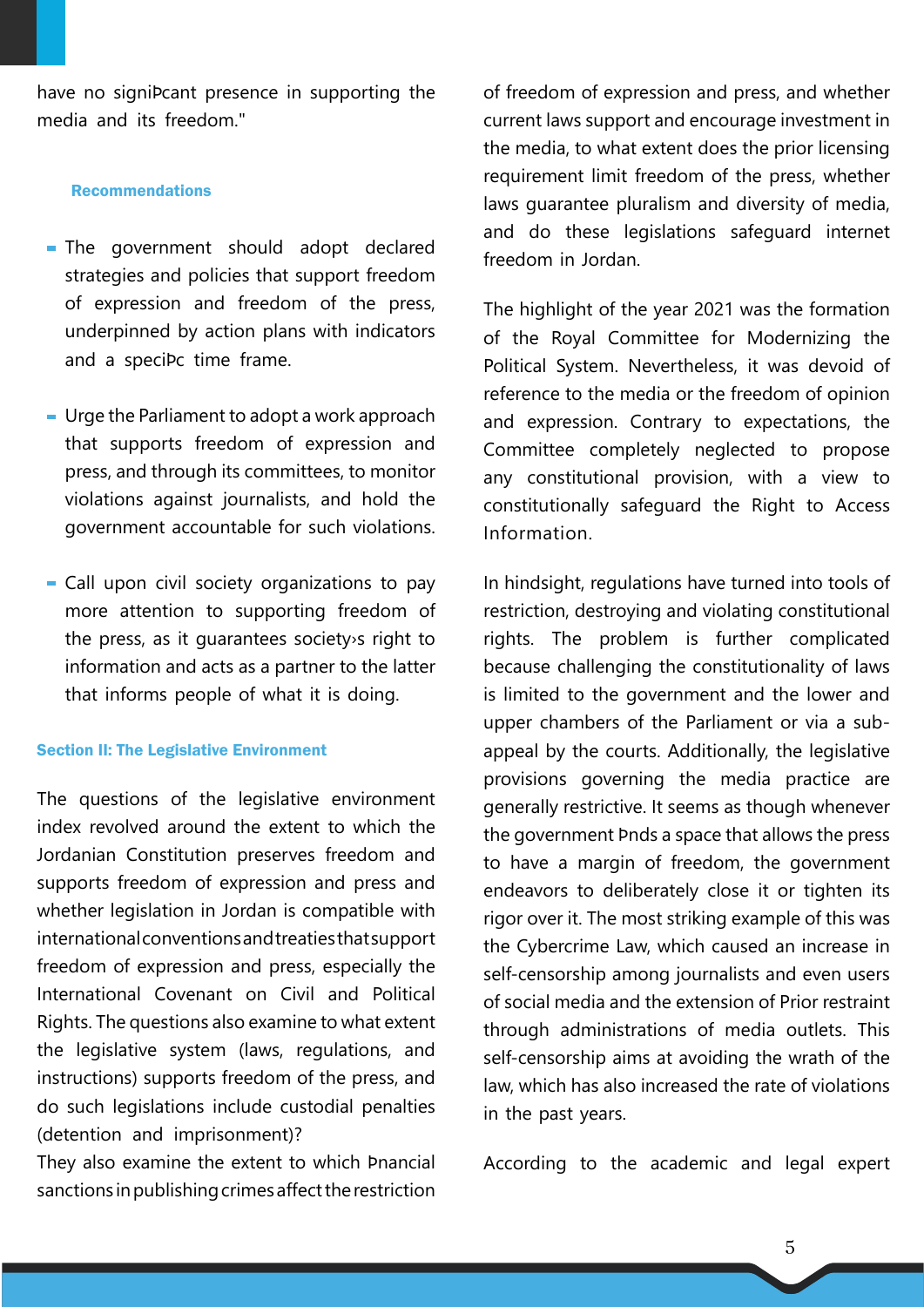Dr. Sakher Al-Khasawneh, some legislative provisions do indeed restrict the freedom of the press. The Law of Publications, especially Article (49) thereof, is contrary to all relevant Visual Media Law suffers from an out-of-control legislation globally. At the same time, the Audioexpansion in issuing regulations and instructions. and censorship of works has expanded a lot. The index of media legislation in 2021 ranked media freedoms as "partially restricted," which are indicators that have extended for many years. The majority of Jordanian journalists and media professionals continue to perceive these legislations as a restriction on the freedom of the press, as well as freedom of expression and

Credit is due to the House of Representatives for rejecting the proposed government amendment to Article (10) of the Integrity and Anti-Corruption Commission bill, which brings publishing issues under the anti-corruption law. This constitutes a restriction of freedoms and is an expansion of legislation that restricts journalists.

.publication

According to the former judge, Muhammad Al-Tarawneh, legislation places innumerable restrictions on the right to freedom of expression, and the way to challenge these laws are blocked.

Such laws need a comprehensive and radical review to purify them from any restrictions on the media. On his part, former judge and Lawyer Louay Obeidat believes that a term like "Provided that it doesn't contradict the law" squanders the rights provided under Article 15 of the Jordanian Constitution. According to the chairman of the Freedoms Committee in the Bar Association, Mr. Walid Al-Adwan, some principles must be

constitutionally inalienable, which protect rights and freedoms.

In 2021, nothing new had happened to the licensing requirements that represent restrictions on media outlets, such as newspapers, websites, and radio stations that aren't allowed to broadcast without a prior license. This requirement kept this restriction in place and allowed it to spill over to investment in the media industry.

This year, no Þnes or Þnancial compensation were ordered against journalists, except that aggravating the penalties in civil compensation against journalists and even citizens who are active on social media has led and will continue to lead to more self-censorship and will plummet objective criticism of public of Pcials and public bqures. Furthermore, no law has been legislated to prohibit interference with the work of the media, and no regulation offers journalists remedy by means of suing those who violate the journalist's rights and freedom to publish, including the constitution itself, which does not provide for such protection.

Former judge, Muhammad Al-Tarawneh, believes that the prosecution in publishing and media cases has recently increased as a result of internal and external interventions and vague laws. Dr. Sakhr Al-Khasawneh indicated that the problem of civil compensation lies in the basis of compensation relied on by court expert appraisers. Former judge and Lawyer Louay Obeidat called for setting maximum ceilings for civil compensation in publications cases and granting the judiciary the powers to dismiss claims or reduce the compensation value as it deems appropriate.

There has been no legislative update in relation to the standards of diversity and pluralism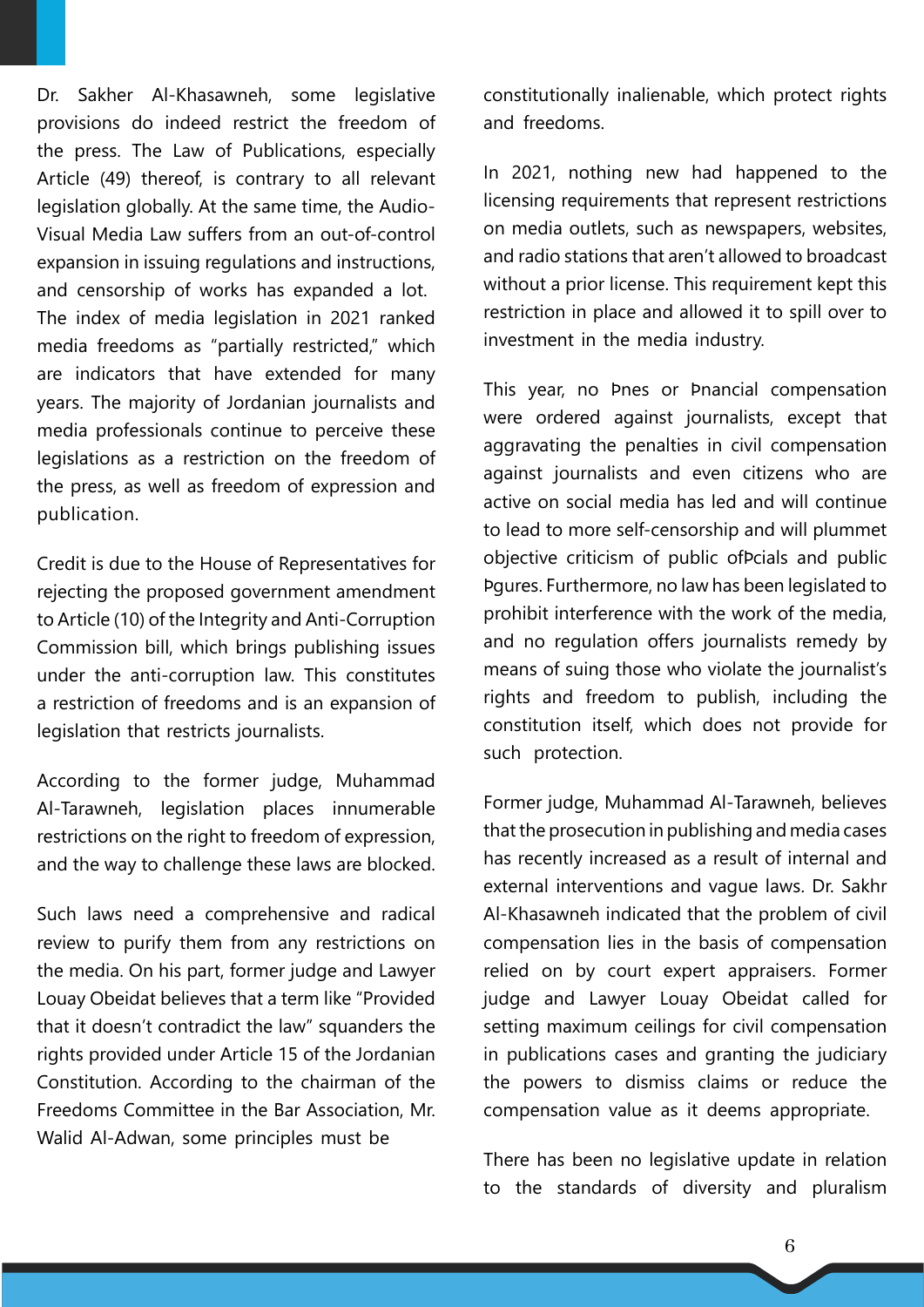in the media, including any development on the self-organization of journalists and media professionals. This kept mandatory membership as a clear violation of the International Covenant on Civil and Political Rights, as well as in violation of Article (1/16) of the Jordanian Constitution, which stipulated that (Jordanians have the right to form associations, unions, and political parties, provided that their goals are legitimate, their means are peaceful, and that they have systems that do not violate the provisions of the .(constitution

According to the Minister of State for Media Affairs, the ofPcial spokesman for the government, Faisal Al-Shboul, the government announced its commitment to the outputs and recommendations of the Royal Committee on Modernization of the Political System. It began implementing them at several levels, including a course of action for reviewing and developing these legislations in line with the efforts of political modernization. According to him, the government will undertake this effort in participation and consensus of all relevant parties to ensure the highest levels of consensus in preparing amending bills and then put them on the legislative process path.

#### Recommendations

- **-** Review the legislation governing and affecting the media to be consistent with the constitutional provisions, signiÞcantly Articles  $(15)$  and  $(1/128)$ , which prohibit the adoption of any laws restricting the constitutionally stipulated rights.
- $\blacksquare$  Introduce provisions to legislation that penalize and criminalize public of Pcials, government agencies, or any state entity who

interfere with the media and infringe upon their independence.

- **-** Urgently endeavor to amend legal articles that impose custodial penalties in publication issues and freedom of expression, such as the Cybercrime Law, the penal code, and the Prevention of Terrorism Law.
- $\blacksquare$  Call for introducing an article to the constitution that stipulates and protects the right to access information.
- $\blacksquare$  The Jordanian Government must uphold its commitments by virtue of the treaties and agreements it has ratiÞed related to freedom of expression and press. It must also initiate a plan to approve the Universal Periodic Review (UPR) recommendations related to the media.
- Publishing issues must be treated as civil and not criminal matters while exaggerating civil compensation orders must be avoided so as not to lose the right to freedom of expression and press.
- **-** Legislative incentives; that encourage diversity and plurality of media in society, must be .introduced
- $\blacksquare$  Abolition of mandatory membership at the Jordanian Press Association, and opening the way for union pluralism.
- **Work on approving an urgent law for the** Complaints Board that would offer a remedy to society against media errors.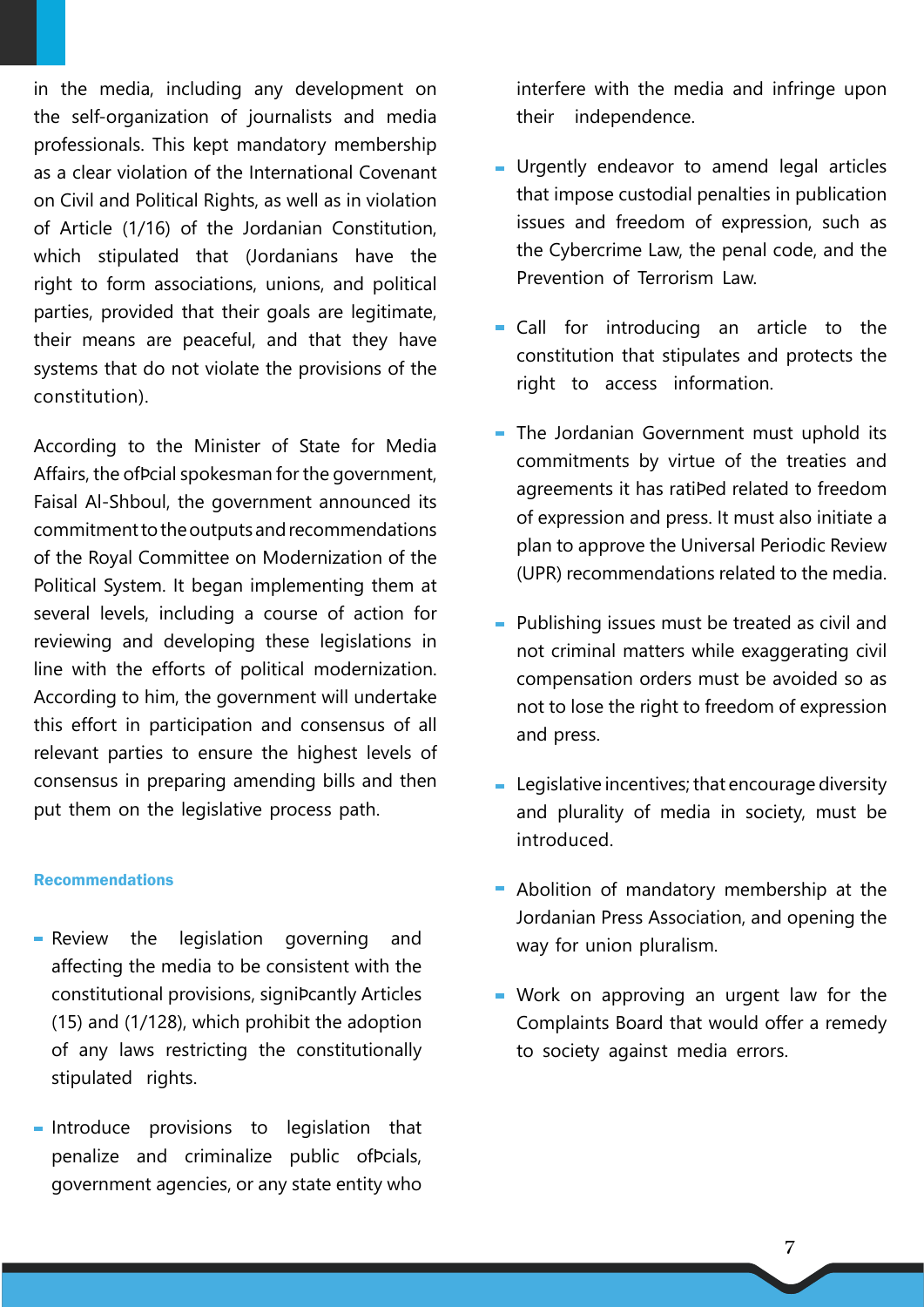## **Section III: The Right to Access Information**

The section on the Right to Access Information maintained a "restricted" rating for the second year in a row, with a score of  $(9.8)$  points, despite its decline by one point this year compared to 2020.

This section deals with the Access to Information to Pnd out whether anything new had happened to the law and its applications throughout the year 2021; within four main questions. These questions are: to what extent do the government and public institutions effectively implement the Access to Information Act? Are there declared and transparent criteria for classifying information in public institutions? To what extent do websites of public institutions adequately provide information to the public and journalists? To what extent is the government working to make information available proactively?

In 2021, the government did not indicate any change or amendment to applying the law in public administration. While the House of Representatives is still reviewing the draft law amending the Access to Information Act, the government and the Information Council did not disclose any Information about the enforcement of the law

Jordan was the Þrst Arab country to adopt the Access to Information Act in 2007. However, this pioneering precedence was not translated into a good and advanced law that allows for the enforcement of transparency and ease in the applications of the law, leaving it deÞcient compared to other regulations approved by many other Arab countries.

In its report for 2021, the Center does not wish to repeat the observations and ratings it previously made in the 2020 report. Nevertheless, the Center would like to emphasize that all the observations it recorded in its report last year are still valid and have not been modiÞed or changed during 2021.

In their testimonies, journalists report seeing no changes in the administration  $\frac{1}{\sqrt{2}}$  implementation of the Access to Information Act. In his account, Journalist Basil Al-Akour believes that this right is not safeguarded; due to the act itself as well as the exceptions contained therein, rendering journalists hesitant to use it. Additionally, most of the information held by ministries and public institutions is con¤dential, whereas the State does not Pnd it necessary to answer people is questions. Khalil Qandeel, a journalist at Al-Bousalah news website, agrees with Al-Akour that this right is not protected and that most of the information is classibed.

in-chief of Ahdath Al-Youm news website, the According to Journalist Ohoud Mohsen, Editorgovernment with its institutions does not abide by the protocols for classifying information. Journalist Ihsan Al-Tamimi also conprms that the Access to Information Act is teeming with exceptions.

An important observation to note is the failure of the Information Council to publish its reports on the status of the information, nor does it allow access to the report by the public, in violation of the Access to Information Act itself. Additionally, there is a lack of oversight over such institutions that have not completed the classiPcation of their information, how the Act is applied, and whether they have an Information Commissioner and an information register?

It should be noted that at the end of 2020, the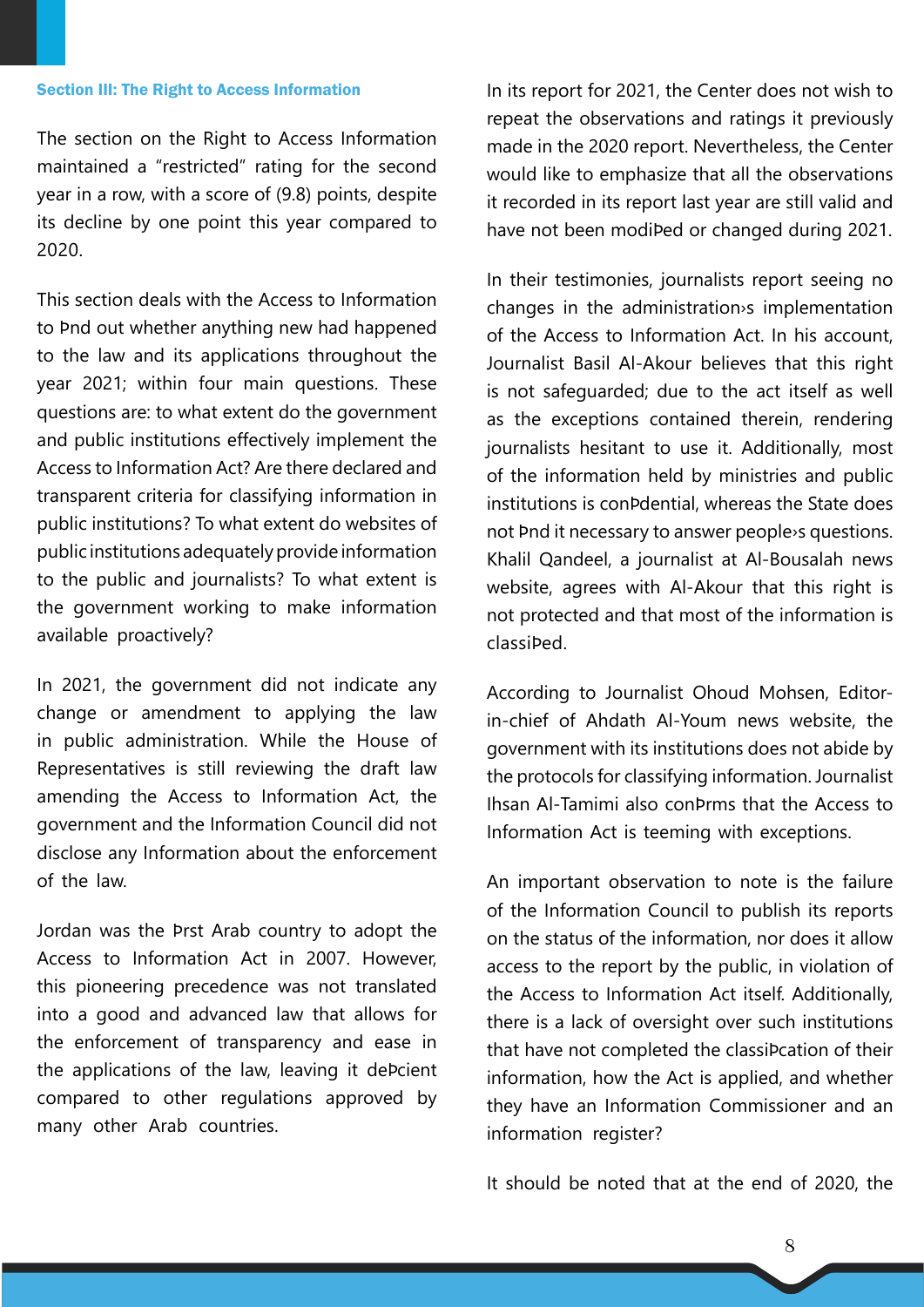government approved three protocols to enforce the Access to Information Act; by establishing a quideline to institutionalize the procedures for accessing information, which is a binding road map for all public institutions. The second one is about classifying information, and the third is about information management, storage, archiving, and retrieval.

These three protocols aimed to institutionalize enforcement of the Access to Information Act, institutionalize enforcement procedures, and circulate them to ministries, institutions, and government departments to comply with them. It also included a protocol for the enforcement procedures, a protocol for classifying information, and a protocol for managing and indexing documents and bles

### Recommendations

- $\blacksquare$  A new law should be adopted that quarantees the Right to Access Information, takes into account international standards and best practices, transcend other legislation, limits exceptions, and fosters the principle of classifying information according to the harm and public interest tests.
- $\blacksquare$  Prioritize and urgently process any information requests journalists submit to encourage them to use the law.
- **-** Establishing mechanisms to monitor public institutions' implementation of the protocols approved by the government in December 2020, to enforce the right to obtain information, classify, manage and preserve information, and penalize those who do not comply with their application.

 $\blacksquare$  Adopt a new protocol to ensure the quality of the information provided by public .institutions

#### **Section IV: Violations and Impunity**

The Violations and Impunity section was rated "restricted," with a total of (77.7) points out of 210. Despite the decline in the reported violations and assaults on freedom of the press in 2021, iournalists, in their answers to the freedom of the press Index, indicated that violations have escalated and freedoms regressed. This is why the violations index was rated "restricted" down from 2020, which was rated at the time as "partially ".restricted

The most critical violations documented by CDFJ in 2021 were related to media regulations and publication prohibition orders, such as the publication prohibition order in the investigative case Pled by the Higher Council for the Rights of Persons with Disabilities against one of the centers concerned with special cases, the case of "Fitnah/Trial," the teachers' union case, and the lawsuit related to the family of Prime Minister Dr. Bishr Al-Khasawneh.

More than %30 of the respondents in the 2021 index chose a score of "zero" when asked about the impact of detention and imprisonment of journalists on media freedom, which is the worst rating, where a score of "zero" means that the situation is terrible, and a score of  $(10)$  means that the situation is excellent. On the other hand. %54, more than half of respondents, believe that detention has signiÞcant adverse effects on the freedom of the press.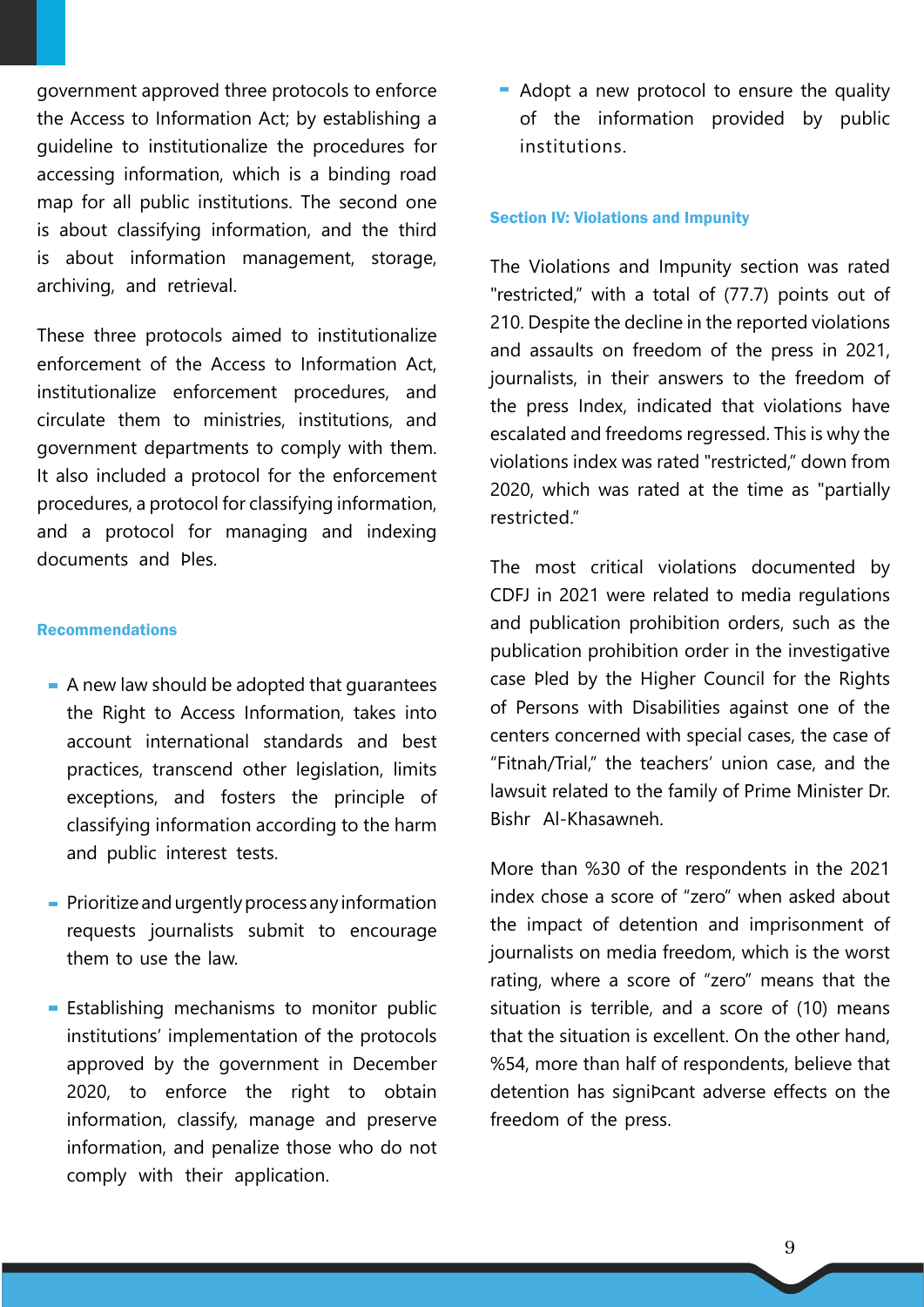The opinions of journalists in the brainstorming sessions conPrm what the index suggested. «The government and its afÞliate agencies, through their expansion in detention in the past years, succeeded in intimidating journalists and making Akour. According to the publisher of Al-Balad in-chief of the Jo24 website, Journalist Basil Althem engage in self-censorship." The Editor-News, Journalist Osama Al-Ramini believes that arrests and detention are discretionary powers of the public prosecutor, but now this is legalized under the law; such as the Cybercrime Law.

Regarding the extent to which journalists are subjected to administrative detention by governors, %16.7 of the respondents chose a score of  $(0)$ , which means that they are administratively detained very often, and %31.3 gave low scores ranging from 1 to 3; indicating that administrative detention has become commonly used against .them

%77.3 of the respondents gave scores ranging from  $(5-0)$  when asked if they are often subpoenaed by security agencies due to their work as journalists. These answers mean that security agencies often subpoena them on a large scale and frequent basis. This is a high rate compared to the result of the 2020 index, which was at  $%71.9$ .

Journalist Shadi Samhan, the publisher of Amman Joe website, says, "Subpoenas by security agencies continue, and most of them are made by phone. This is another form of interference in media." Journalist Basil Al-Akour explains the non-disclosure of these summons by saying: Security agencies oftentimes form friendships with journalists, and they call them up for a friendly talk. Journalists do not usually disclose such calls for fear of affecting their institutions and thus their livelihoods and jobs. Journalists

also fear losing these benePcial friendships. Regarding prior restraint, %51.4 of the sample gave scores of  $(3-0)$ , which means that they were subjected to prior restraint through their media institutions» administrations or the frequent and large-scale interference of security agencies. On the other hand, %34 of respondents said they practice self-censorship, a high rate that persisted for ten years; it has not fallen below the %91 barrier in journalists opinion polls conducted by the Center

%25.4 believe that law enforcement agencies do not allow journalists to carry-out independent media coverage, while %48.7 believe it is common to be attacked by MPs or unions. %82 believe that the government rarely investigates allegations of violations against journalists, and public prosecutors rarely act on their own to investigate allegations of journalists being violated due to their media work.

%86.5 of respondents believe it is rare for them to seek redress or compensation for the damages they may incur due to their media work when exposed to attacks or violations.

 $%51.4$  of the interviewed male and female journalists believe that government agencies or their afPliates usually carry out defamation campaigns against journalists because of their media work. With reference to the result of the 2020 index, the percentage of respondents who believe this has increased from the  $34.5$  % rate recorded in 2020.

In this regard, Journalist Basil Al-Akour asserts that "slander and incitement campaigns have become a means of putting pressure on journalists, and that these campaigns are launched against them by the so-called electronic Bies/trolls.»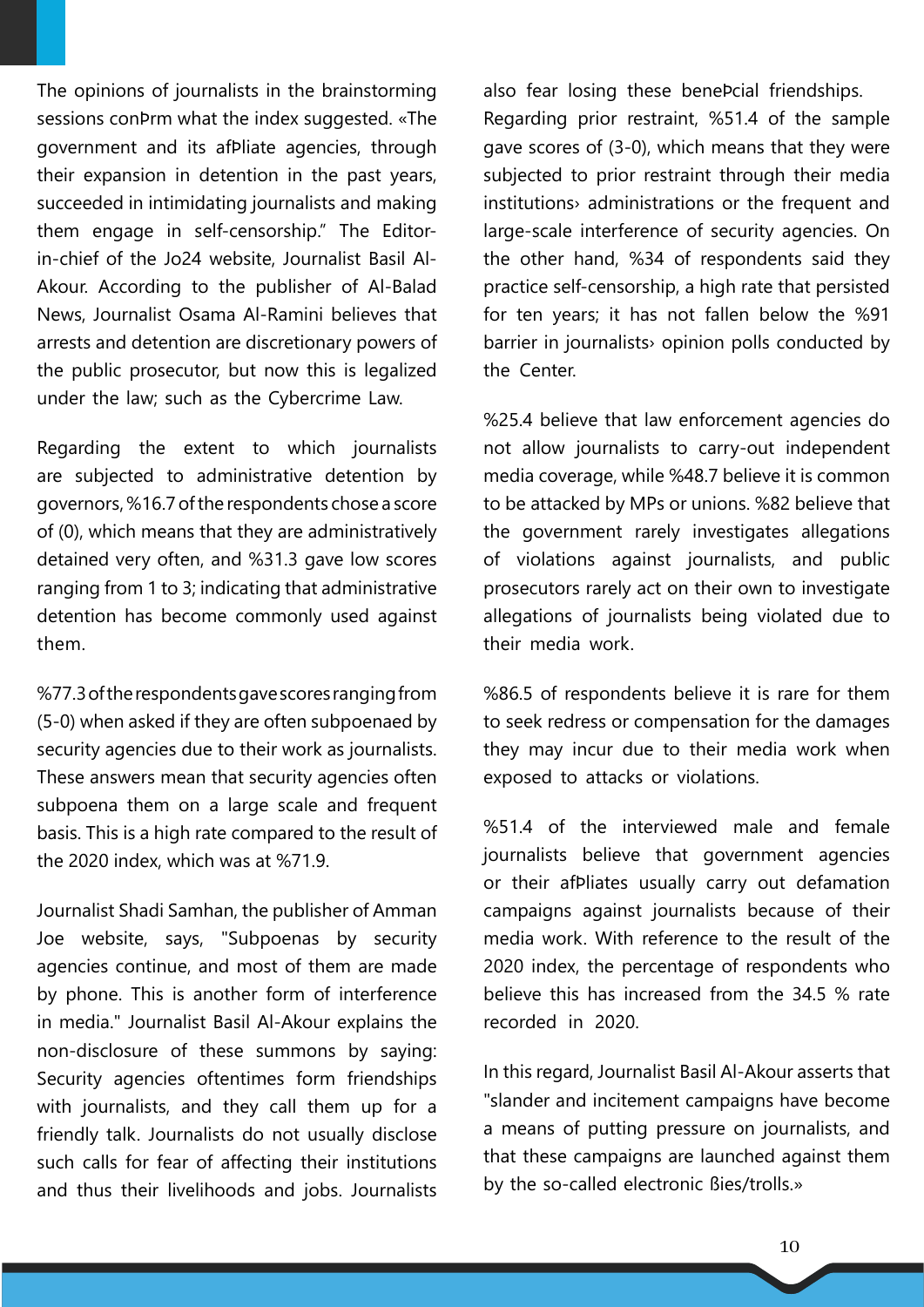In June 2021, Columnist Oraib Al-Rantawi was targeted by an incitement campaign and widespread abuse on social media, in addition to accusing him of racism, «insulting the Arab army  $\ell$  the Jordanian army," and treason. This campaign came on the grounds of publishing an article in the Jordanian newspaper Al-Dustour, titled «The Liberation Organization, from Al-Karama to Saif Al-Quds." In his article, Al-Rantawi talked about Al-Karama battle in 1968, touching upon the role of the «Fatah» movement at that time and how its insistence on Pahting the battle, at a time when other Palestinian factions retreated, had contributed to popular rallying around "Fatah."

Al-Rantawi's article was comparing the case of the Palestinian popular rallying around "Hamas" movement after its role in the last "Battle of Jerusalem" in 2021, with the case of 1968 with "Fatah" movement.

This campaign of incitement and accusation of treason against Al-Rantawi prompted him to resign his membership in the Royal Reform Committee, which Jordanian King Abdullah Il instructed two weeks before. This was an attempt by him to put an end to the campaign of electronic incitement he had suffered for a week after he published an opinion piece in "Al-<br>Dustour – newspaper."

"I think the campaign of incitement and abuse was organized by parties - he did not specify nor disclose, without iustibcation. For any reader, the article is not in any way offensive to the Jordanian army, and that this campaign was aimed at disrupting the work of the Committee on Modernizing the Political System". Al-Rantawi told CDFJ

Al-Rantawi indicated that, until the moment of Dustour newspaper without receiving any of his writing this report, he was still suspended from Aldues. He expressed, "I'm suspended, I'm no longer writing for Al-Dustour, but I haven't been of Pcially terminated, nor have I received any notiÞcation of termination, even after communicating with the newspaper management,"; which he described as kind, «However, I do not see any concrete action.»

Al-Rantawi conÞrmed that the campaign was very harsh, affected him and his family, and created fears of threats and demonization. He expressed his surprise that the ofPcial establishment at the time, and even the Committee of which he is a member, did not issue any claribcation or statement clarifying the truth of the article.

It is noticeable that there is an increase in the percentage of people who believe that journalists are subjected to sexual harassment in the course of their work. This percentage increased in 2021 to %48 compared to %25.4 in 2020.

Journalist Ohoud Mohsen, Editor-in-chief of the Ahdath Al-Yom website, conPrms that «sexual harassment is present in many forms, but it remains to be an untold story.» She said, «I know some female journalists who left the profession because of harassment.» Journalist Basel Al-Akour. however, disagrees with her and explains, "sexual harassment doesn't live up to a phenomenal pitch, there may be scattered cases, but they are few."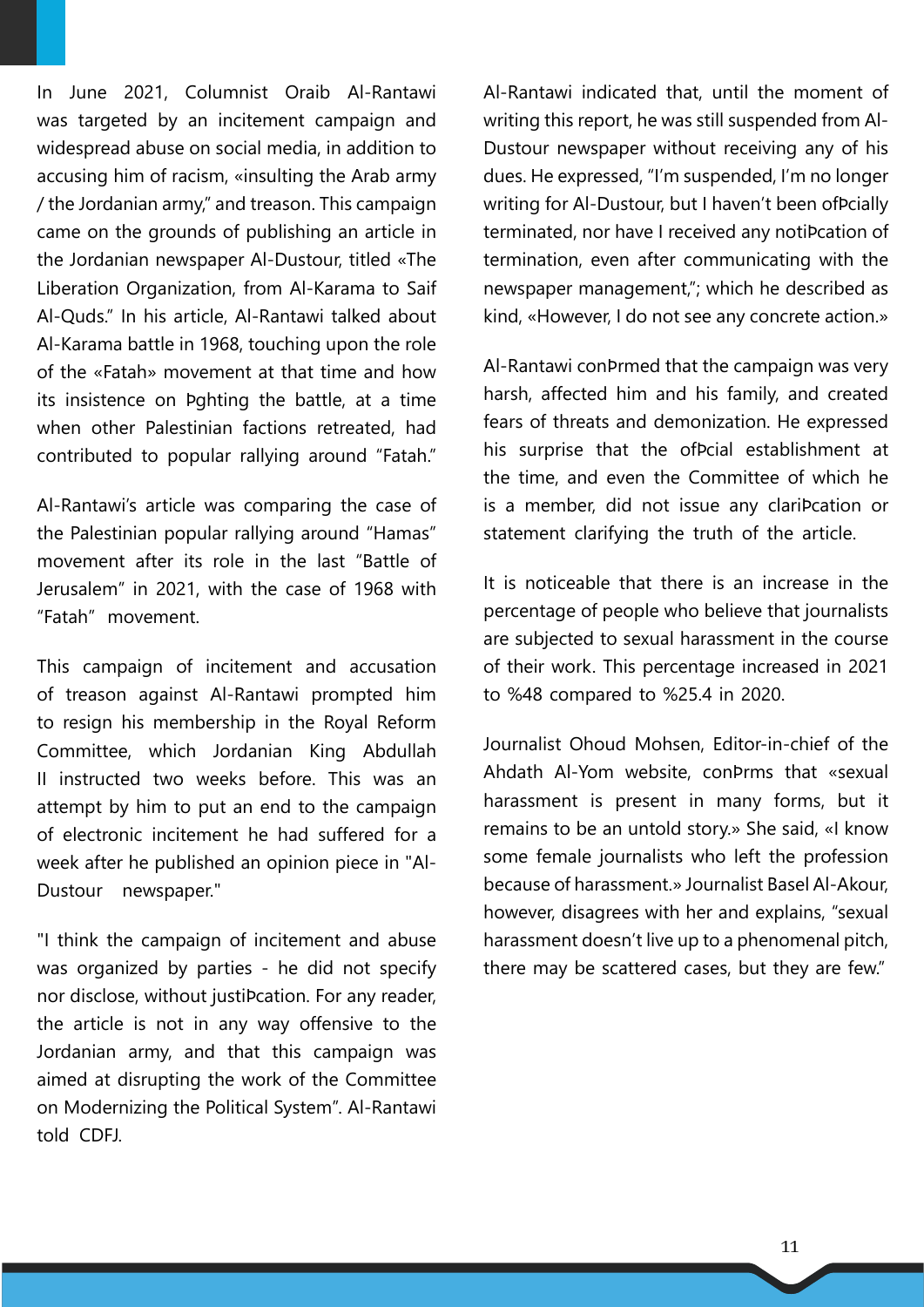#### Recommendations

- The judiciary should prioritize conducting an independent investigation into violations against journalists, and the media, as soon as they become known or published in mainstream media or social media platforms.
- Law enforcement agencies must uphold a declared protocol that quarantees the right of journalists to independent coverage in areas of tension and crisis in a manner that ensures eradication of assaults and violations against them during their coverage of the protests.
- " Establish a "freedom of expression violations" observatory" to document violations, especially those that take place over social media platforms.
- Promote interest in providing assistance and legal aid to victims of violations, male and female journalists, and extend this service to activists who regularly provide information to the public in their blogs or on social media .platforms
- Urge the government to form independent investigation committees to look into claims of violations against the press and male and female journalists.

### **Section V: Media Independence**

Section "V" related to the independence of the media received a "restricted" rating, with a total of  $(34.9)$  out of  $(100)$  points, a decrease of about 3 points from the 2020 index, which sat at  $(37.1)$ . However, it remained within the "restricted" rating.

The 2021 Media Independence Index score was distributed to ten questions that examine whether the government supports independent media? Does the government use (advertisements and subscriptions) as a means of interfering with the press and undermining its independence? To what extent does the government interfere in the appointment of editors-in-chief in media outlets? Do the laws and regulations governing mainstream media «public service» preserve its independence? Do the government and its security services give direct or indirect instructions to media organizations on dealing with press ?coverage

The questions examine the extent to which publication prohibition orders affect the freedom and independence of the press? To what extent does judicial authorities' issuance of publication prohibitions affect freedom and independence of the press? To what extent does the government pressure advertisers to choose specipc media outlets for their ads? To what extent do government of pcials give preference to particular media outlets for interviews because of their loyal editorial policies? To what degree do media professionals have the freedom to form multiple unions and associations?

The independence of the Jordanian media has been the subject of extensive research and debate over the past three decades. What has been preoccupying the Jordanian media is the extent of government and security inßuence on the media, whether through media ownership or soft and coarse interventions.

Journalist Abdel-Wahab Zaghilat believes that there is a conßict of interest between the components of the executive branch of government and its afPliated agencies in dealing with the media. In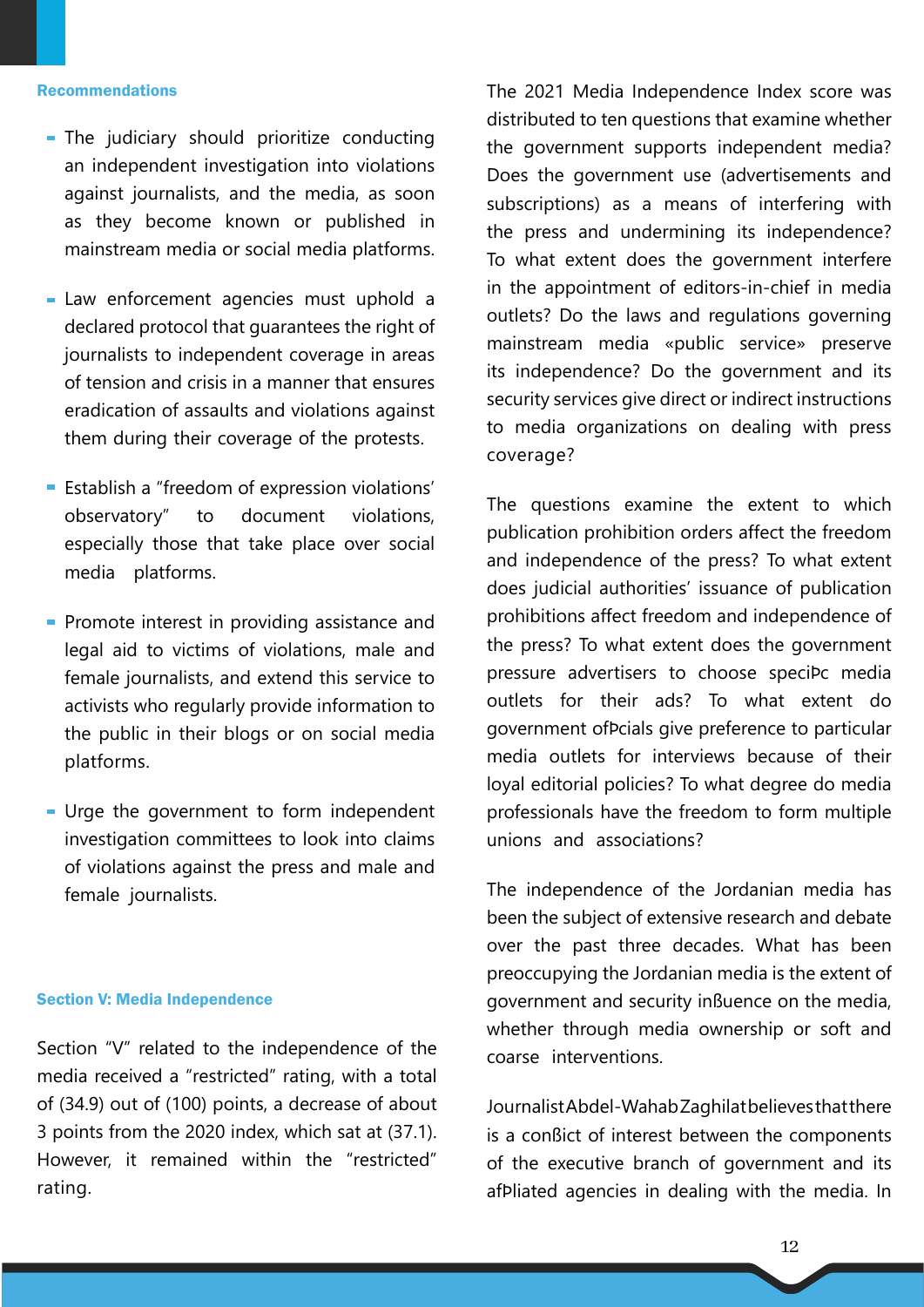principle, we do not have an independent press, as all freedoms are subject to interference under the pretext of political and regional conditions. Governments previously did not interfere with advertisements, he added, but they used to put pressure on the weekly newspapers and were besieging them. He stressed that a policy of preference is at play in favor of some media organizations over others, such as preferring Al-<br>Mamlaka-channel over the Jordanian TV.

Journalist Falha Brizat stressed that the government interferes with the media based on multiple pretexts. The government and its security services are not always in agreement regarding the media and its work. Journalist Suhair Jaradat, on her part, conPrms what she calls overt and covert government interference with the media to control them. Journalist Saad Hattar believes that the government applies several tactics to interfere with the press through Pnancial support represented by advertisements.

In 2021, the government did not provide any tax exemptions for media organizations, including printed newspapers, nor did it establish a media support fund. The government continues to issue publication prohibition orders. It doesn't allow a plurality of union representation within the principle of "self-organization of journalists," which leaves the only union representative of iournalists in its most vulnerable status, having no independence that quarantees the representation of journalists in the Jordanian Press Association's council, as well as having minimal inßuence.

Due to the mandatory membership, which only recognizes journalists registered in the Jordanian Press Association, anyone who proclaims a journalist status without membership in the Association is rendered susceptible to severe penalties that could reach imprisonment. These are clear violations of the constitution and the International Covenant on Civil and Political Rights.

According to Journalist Abdel-Wahab Zaghilat, the Jordanian Press Association, similar to other institutions in the public arena, helps within the limitations of its bylaws and regulations and within its capabilities. He believes a new generation in the Association causing many improvements and has established a legal affairs unit, stressing that the government has no tendency to allow journalists to establish associations or have union pluralism in the near term.

Journalist Lana Shaheen believes that the Jordanian Press Association has nothing to offer but rather exacerbates the challenges and difPculties journalists face and does not provide facilities. It actually restricts and makes it difÞcult to join, noting that there are complications and bureaucratic procedures in accrediting foreign (non-local) media correspondents in the Media .Commission

In contrast, the Minister of State for Media Affairs, the ofPcial government's spokesman, Faisal Shboul, afÞrmed that the government is keen to ensure freedom of opinion and expression within the framework of the law. It must be noted that the process of accrediting journalists in Jordan is regulated through the «accreditation system for correspondents of periodicals and foreign media.» He added this scheme grants facilities to journalists, the most important of which are: exemptions from work permit fees and other facilities provided to journalists regardless of their political orientation, as long as they are compliant with the law and public order. Many news agencies of different political orientations have accredited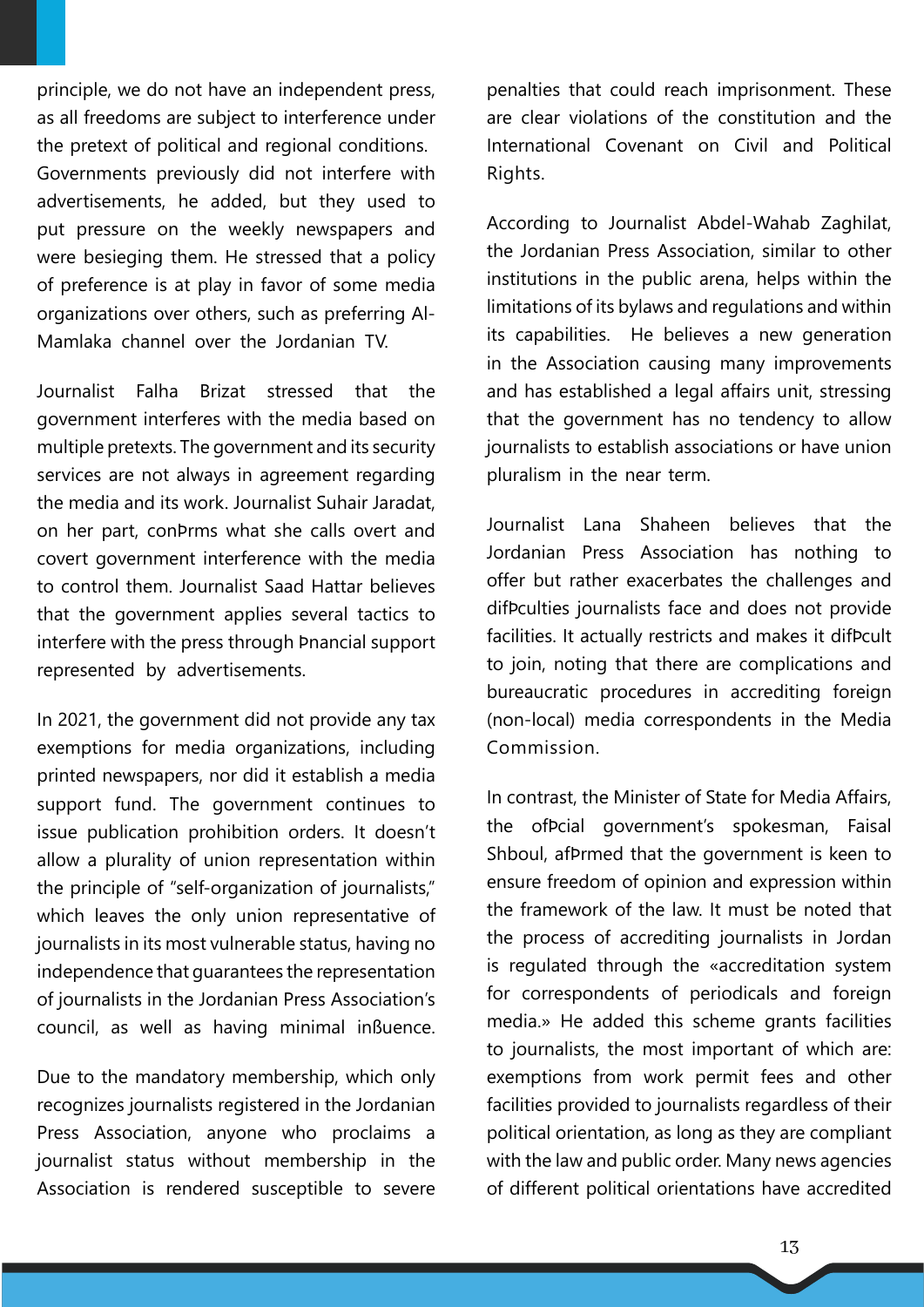ofÞces in Jordan, who receive all the available facilities without discrimination. It should also be noted that the process of accrediting journalists depends on the approval of the Jordanian Press Association, being the body authorized by law to allow correspondents of foreign publications and news agencies to work in Jordan.

#### Recommendations

- Publication prohibition orders must cease and desist, whether by the government or the judiciary, as such orders contradict the standards of freedom and independence of the press.
- $\blacksquare$  Launch the Independent Media Support Fund, for which an annual Pnancial budget is allocated to assist the media in accordance with declared and transparent professional standards. The fund should be managed by a committee of independent experts.
- $\blacksquare$  The government must cease to exploit governmental and judicial announcements, as well as subscriptions, to undermine the independence of media organizations.
- $\blacksquare$  The government and state agencies must uphold a code of conduct that quarantees discrimination between media organizations. fair and impartial treatment and non-
- **-** Develop policies that encourage citizenry and community-based journalism, reinforcing the principle that diverse independent media is part of the human rights scheme and a safeguard for society to know the truth and participate in policy-making.

 $\blacksquare$  Adopt separate sets of laws for of $P$ cial and public media institutions that reinforce their independence, prevent interference by the executive branch and its agencies, prohibit interference with their editorial policies, where their budgets are not bartered against their independence.

#### **Section VI: Freedom of Expression and Press Online**

The section on Freedom of Expression and Press Online was rated «restricted," with a score of  $(37.2)$  out of 100 points, which is a varying section according to the index>s methodology for this year, in which we measure a varying pressing issue.

In this section, ten questions are posed about whether States have guaranteed easy, convenient, and affordable internet access for their people? Is freedom of expression safeguarded online and on social media platforms, and its users are not harassed or prosecuted? Is the Internet safequarded and protected against control, interference, censorship, or manipulation by the government or any of its agencies? Do Internet operators (telecom companies) carry out their businesses without interference or pressure from public authorities?

Additionally, to what extent are journalists, activists, and users of social media platforms exposed to defamation and incitement campaigns as a result of expressing their opinions online and on social media platforms? Are their accounts on social media platforms and/or their phones hacked? Do users of the Internet and social media platforms practice prior self-censorship lest being harassed and prosecuted?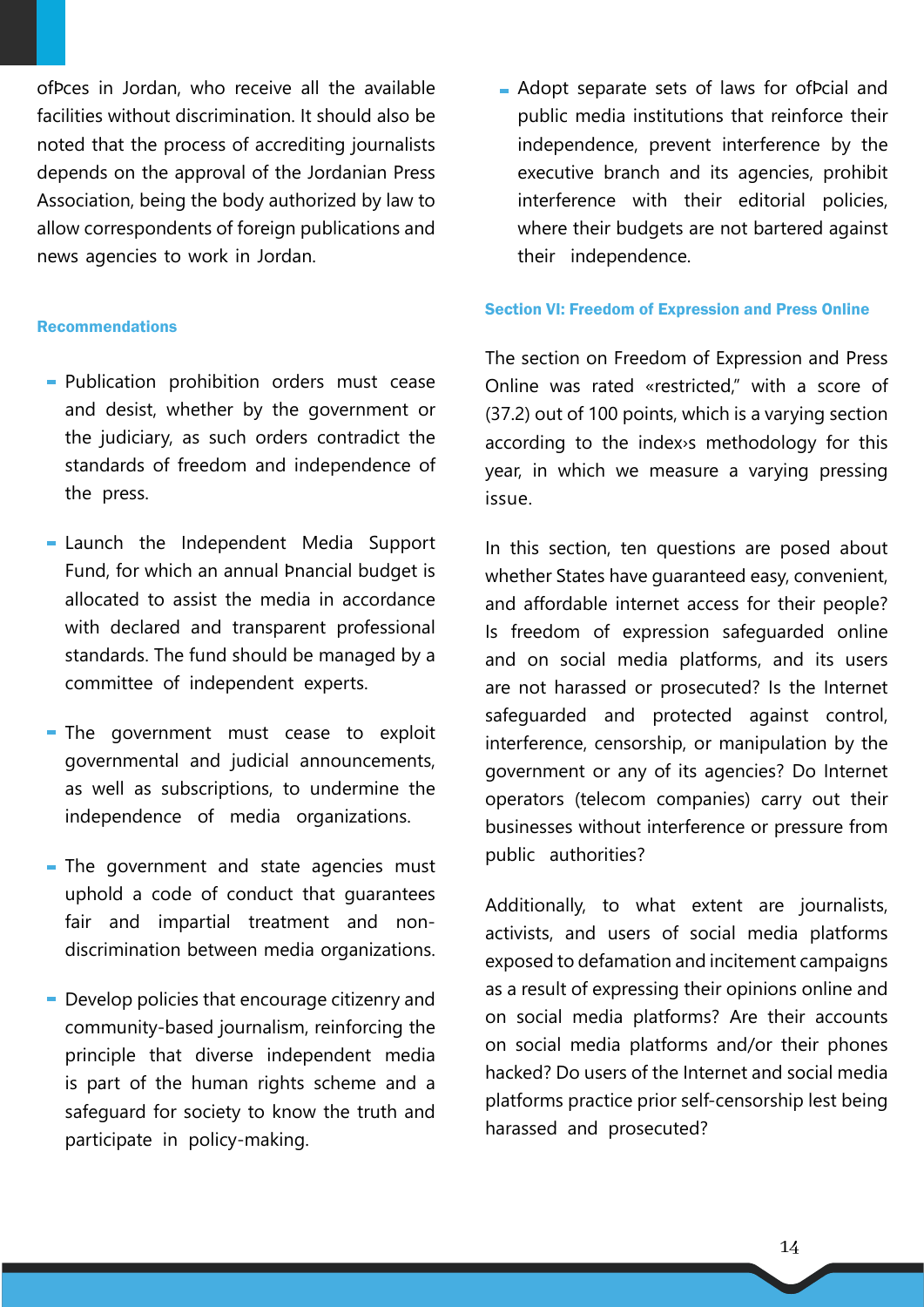The questions in this section aim to Pnd out to what extent will the Public Prosecution's announcement of e-patrols for content censorship, in coordination with the Cybercrime Unit, contribute to restricting freedom of expression online? To what extent do the government and its agencies practice "digital tyranny" by directing the so-called "electronic Bies/trolls" to abuse and defame those who disagree with its policies? To what extent do the government and its agencies demand or pressure social media companies to block pages on their platforms?

Some media experts believe that most of the defamation and incitement campaigns are not governmental but rather driven by private entities. Even the attack against some activists on social media, speciPcally those driven by called "electronic Bies/trolls," are no longer the lobbies and special interest groups, by the somost popular or the only method of defamation. Nowadays, major institutions and State-owned pages are used for the attacks.

In her perspective, Lawyer and human rights activist Hala Ahed says that many cases of defamation campaigns are governmentally driven against the descent of government policy. Engineer Majdi Qabalin, an expert in cybersecurity, suggests driven defamation campaigns, but recently that there are government-driven and individualwe've noticed fake accounts are being used for defamation and incitement; it is, however, more common to see individual-driven defamation campaigns rather than governmental, noting that in 2013 and 2014, the danger was that ofPcial authorities provided some personal account holders with information to lead defamation campaigns against others who oppose the government policies. There are some accounts

belonging to government agencies that act in some cases.

The year 2021 witnessed the blocking of internet service at the sites of demonstrations and protests. The live streaming service was blocked during the incident of COVID19- deaths due to an oxygen outage in Al-Salt Hospital. Furthermore, the "Club House" application was also blocked without any justiÞcations, which forced users to use VPN applications so that they could interact on the .application

Cybersecurity expert Eng. Majdi Qabalin con Prms that government contracts with telecommunications companies contain a clause that obliges the latter to comply with any blocking request by the government and its agencies. Technically, monitoring online browser activities is easy through the internet subscription; it's %80 .accessible

Censorship online and on social networks amounted to the government submitting 500 information requests between 2019 and 2020 on individual accounts on the web and Facebook users, as well as censoring content. E-patrols that would monitor social media platforms were also announced, an initiative that was condemned by CDFJ, noting that they would «cause many users to refrain from expressing their opinions, or be afraid to vocalize their criticism »

According to the Director-General of the Justice Aziz, the problem lies with the laws that use Center for Legal Aid, Lawyer Hadeel Abdelseemingly vague expressions and terms when speaking of abusive content, and that judicial and administrative detention is one of the violations of internet users' rights. She also believes that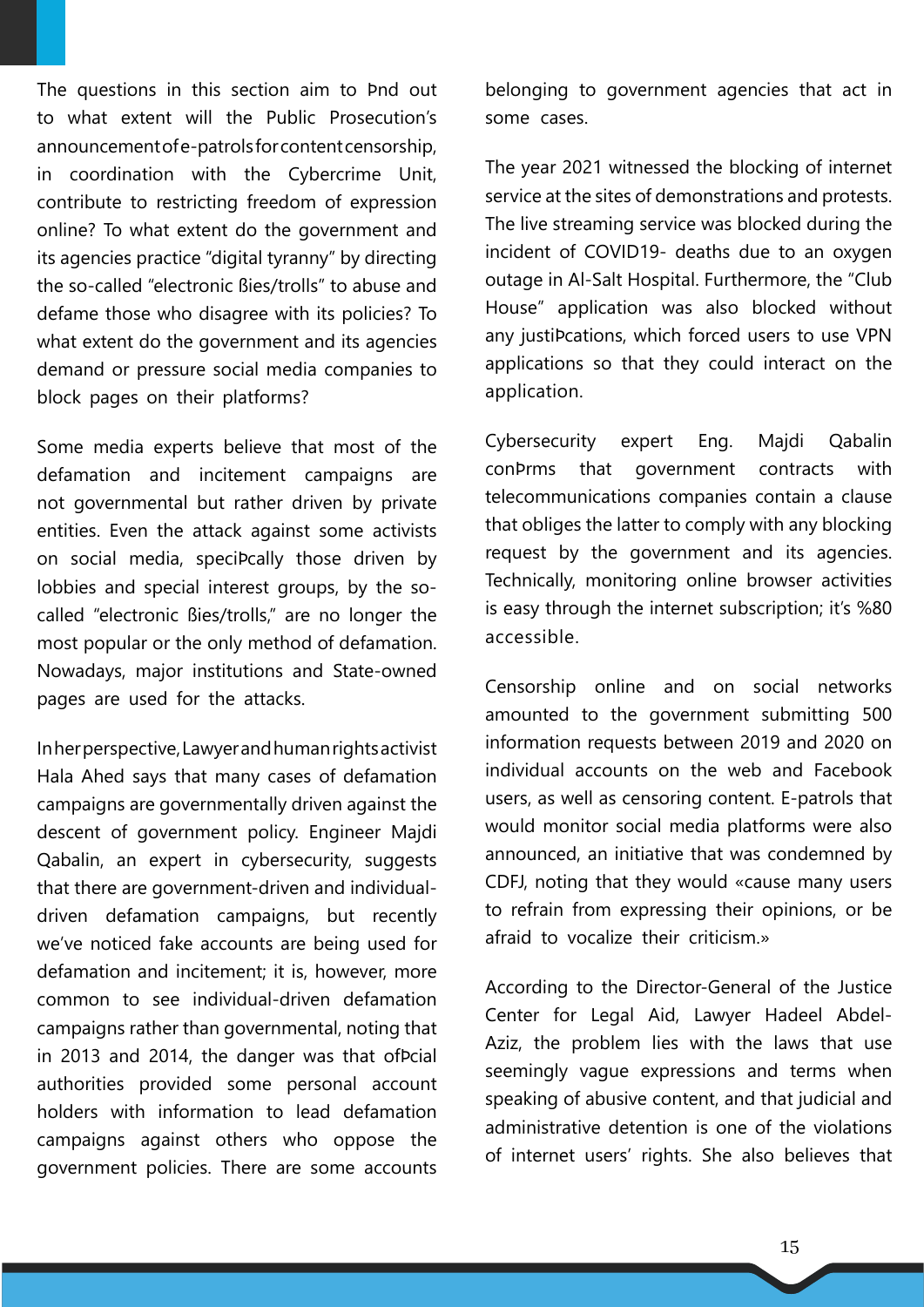self-censorship among internet and social media users have reached %100.

An expert in digital media, who preferred not to be named, says, «Censorship on social media platforms exists through (RSS) programs, to monitor words or accounts with an artiÞcial Ahmad believes that the Internet in Jordan, in intelligence program and keywords. Khaled Algeneral, is monitored.

Issa Mahasneh, Director General of the Jordan Open Source Association, says there are violations and restraints perpetrated against Internet and social media users due to the laws and the vague legal formulations they contain. Government intervention and control over the Internet is not always direct, as there are overt measures such as blocking unlicensed websites, and there are those covert measures of, for instance, blocking apps like Clubhouse.

Majdi Qabalin, an expert in cybersecurity, says that the Internet can be blocked entirely from Jordan through «Hashem» station. Social media accounts and phones can be hacked via smartphone e-mail, text messages «SMS» can be accessed, «Recovery» can be run with a veriÞcation code. Accounts are hacked but used under exceptional circumstances.

As a result, this policy led to an increase in the number of prosecutions based on the Cybercrime Law, which led to more detentions and a rise in self-censorship among social media users. Furthermore, the Telecommunications Regulatory Authority decided to block all apps during the high school exams period (June  $24 -$ July 2021 ,15), which prompted Issa Mahasneh to assert that blocking the Internet during high school exams is considered a restraint of Internet freedom for other users, which is unjustiÞed. In 2021, a scandal surfaced with an Israeli spying company's hacking of 8000 international phones, including 200 Jordanian numbers. The hacking included phones owned by the Royal Court, the Olympic Committee, a former Senator, the CEO of the Jordan Media Institute, human rights activist Hala Ahed, and activist Dima Alam Farraj.

In January 2022, «Access Now» and «Front Line Defenders» had published an investigation titled «No place is Safe: Women Human Rights Advocates Talk About the Pegasus Attacks." The new Access Now and Front Line Defenders joint investigation revealed that "two women human rights advocates from Bahrain and Jordan had their devices hacked by the use of «Pegasus» spyware, a program of the «NSO Group." This comes on the heels of what the Pegasus Project revealed about MENA countries' and other governments' use of «Pegasus» spyware to violate human rights and suppress activists and journalists."

## Recommendations

- The government must uphold such policies and practices that allow people easy, convenient, and affordable Internet access.

Societal monitoring bodies should be formed to monitor Internet blocking, reducing its

- speeds, or disrupting its use in a manner that ensures documentation of these violations. to ensure no restriction of the society<sup>></sup>s right to safe Internet access.
- $\blacksquare$  Introduce legal provisions that criminalize Internet blocking or manipulation by the government or its agencies.